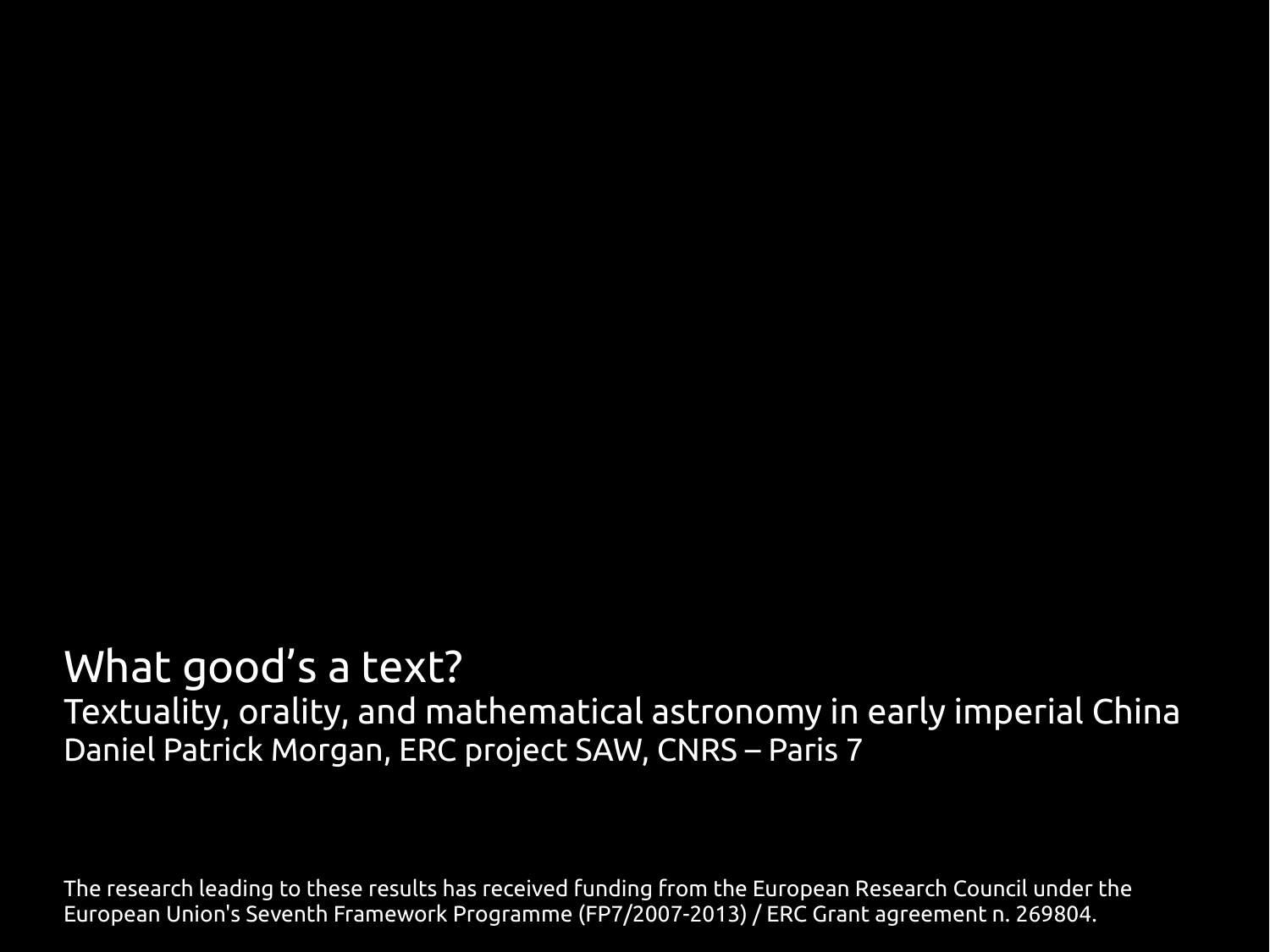## A debacle

#### **Background**

- Han Empire (206 BCE AD 220) dissolves into civil war and collapses.
	- Three great powers emerge, struggling for military & symbolic supremacy: Cao-Wei (north), Sun-Wu (southeast), & Liu-Shu (southwest)
	- In 222, Sun-Wu lay claim to the cutting edge of *li* "astronomy"—Liu Hong's (c. 135-210) Supernal Emblem system—a symbolic victory over the other courts.
	- Shortly after, the Cao-Wei astronomical office works to surpass the Supernal Emblem system. After development, testing, and oversight meetings, the court holds a conference to discuss implementation.

#### **The conference of 226**

- Han Yi, assistant director of the state astronomical office, presents his astronomical system.
- Liu Hong's former pupil Xu Yue surprises him with unfavorable test results based on the "real" Supernal Emblem system
- Han Yi is disgraced, reform is tabled.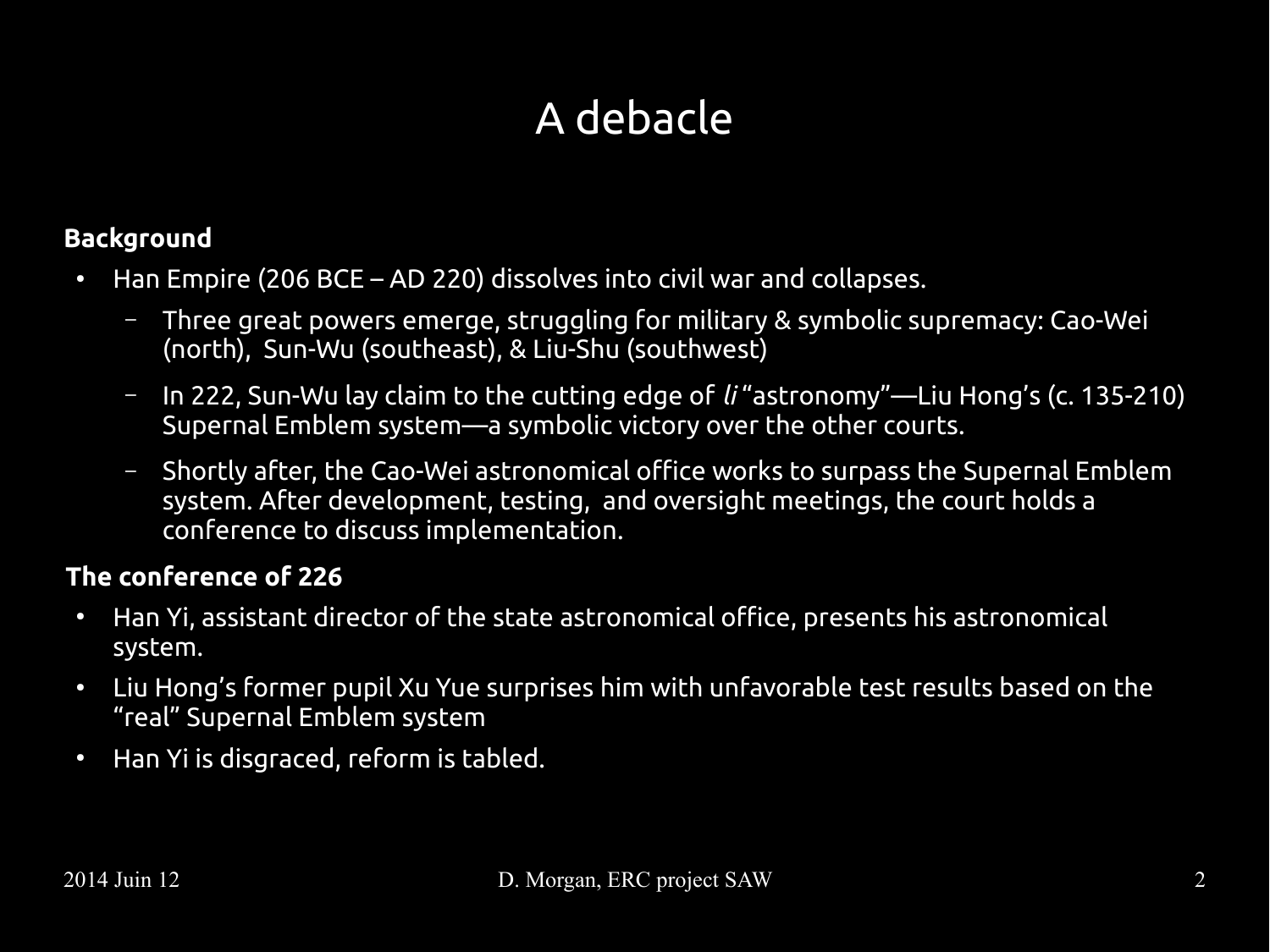## A debacle

 $\mid$  翊於課難徐岳: 「乾象消息但可減,不可加。加之無可說,不可用。」岳云: 「本術自有消息,受 **PP/ム, 907日心氣리, 하'l`BELX, HX가人エ/ム/日心。**」 2011日메.。 師法,以消息為奇,辭不能改,故列之正法消息。」翊術自疏。

[Han] Yi raised difficulty with Xu Yue over the test results: "The Supernal Emblem's *xiaoxi* can only be subtracted, it cannot be added. If you add it, there is no justification; it cannot be used!"

– In 222, Sun-Wu lay claim to the cutting edge of *li* "astronomy"—Liu Hong's (c. 135-210) Salu, The original incendu itself has *kiddki*, i have received the maste upon this, thus I have arranged here the proper method of *xiaoxi*." [Xu] Yue said, "The original method itself has *xiaoxi*; I have received the master method, and it is the *xiaoxi* that makes it astonishing. I am afraid that there is nothing that I could do to improve

[Han] Yi backed down (*Book of Jin*, 17.500).

#### **The conference of 226**

- Han Yi, assistant director of the state astronomical office, presents his astronomical system.
- Liu Hong's former pupil Xu Yue surprises him with unfavorable test results based on the "real" Supernal Emblem system
- Han Yi is disgraced, reform is tabled.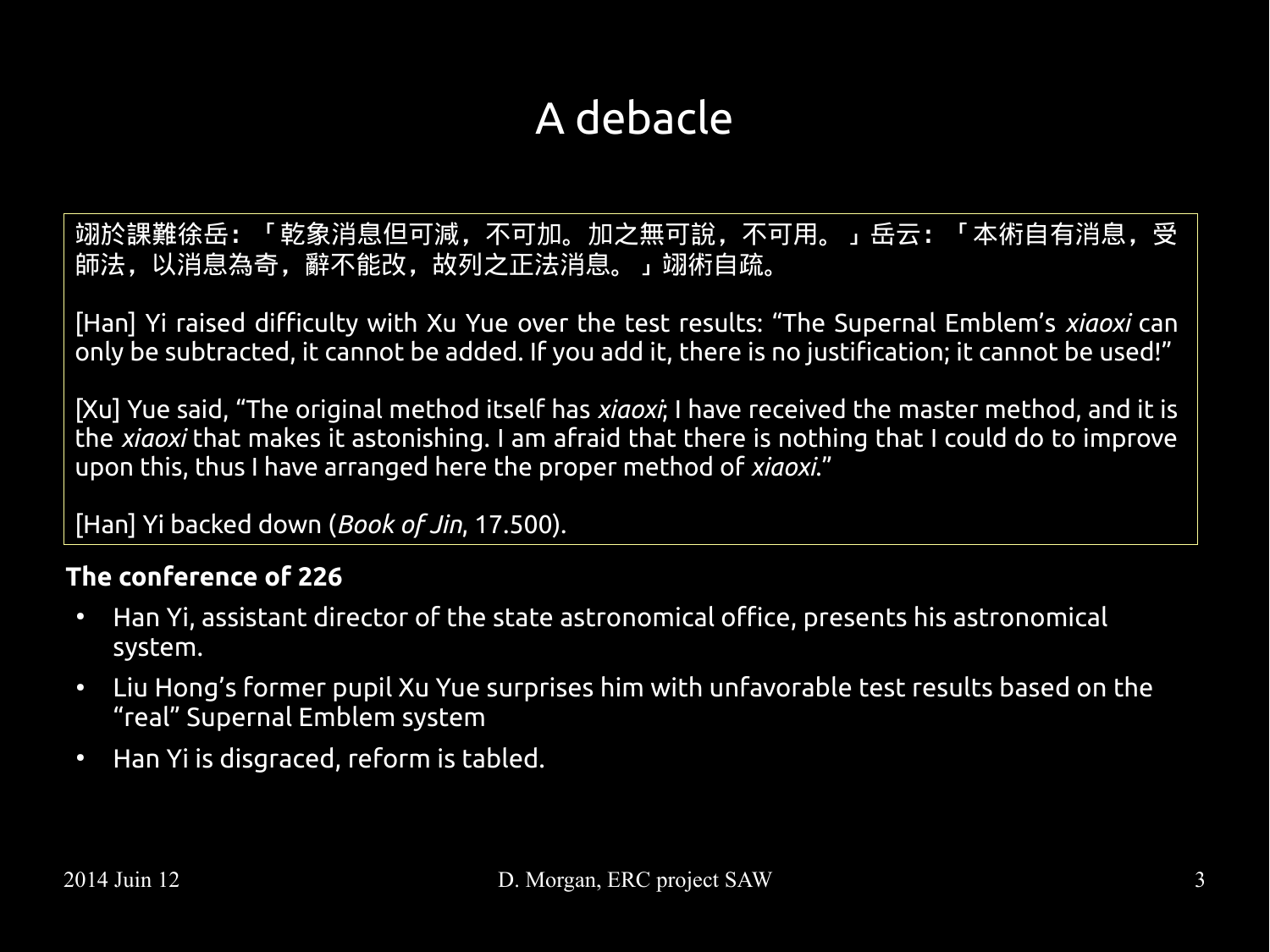## The legacy of Liu Hong

- We know more about Liu Hong (c. 135-210) than almost any other *li* expert of the period.
- Much of what we know is through Li Chunfeng (602-670), who was impressed with Liu Hong's historical impact—"an exemplar for the calculations of later generations"
- Liu Hong's Supernal Emblem system—how much do we really know?
	- General problems:
		- As text: we can't know how knowledge was produced
		- As tool: we can't know how knowledge was used
	- Specific problems:
		- Abridgment (?): Extant Supernal Emblem system preserved in *Book of Jin* (648) in one *juan* ("roll"); contemporary bibliographies record three- & five-*juan* editions.
		- Extant version omits the "astonishing" *xiaoxi* method (solar equation of center?)
		- Extant version mentions the date 206, though finished & submitted in 189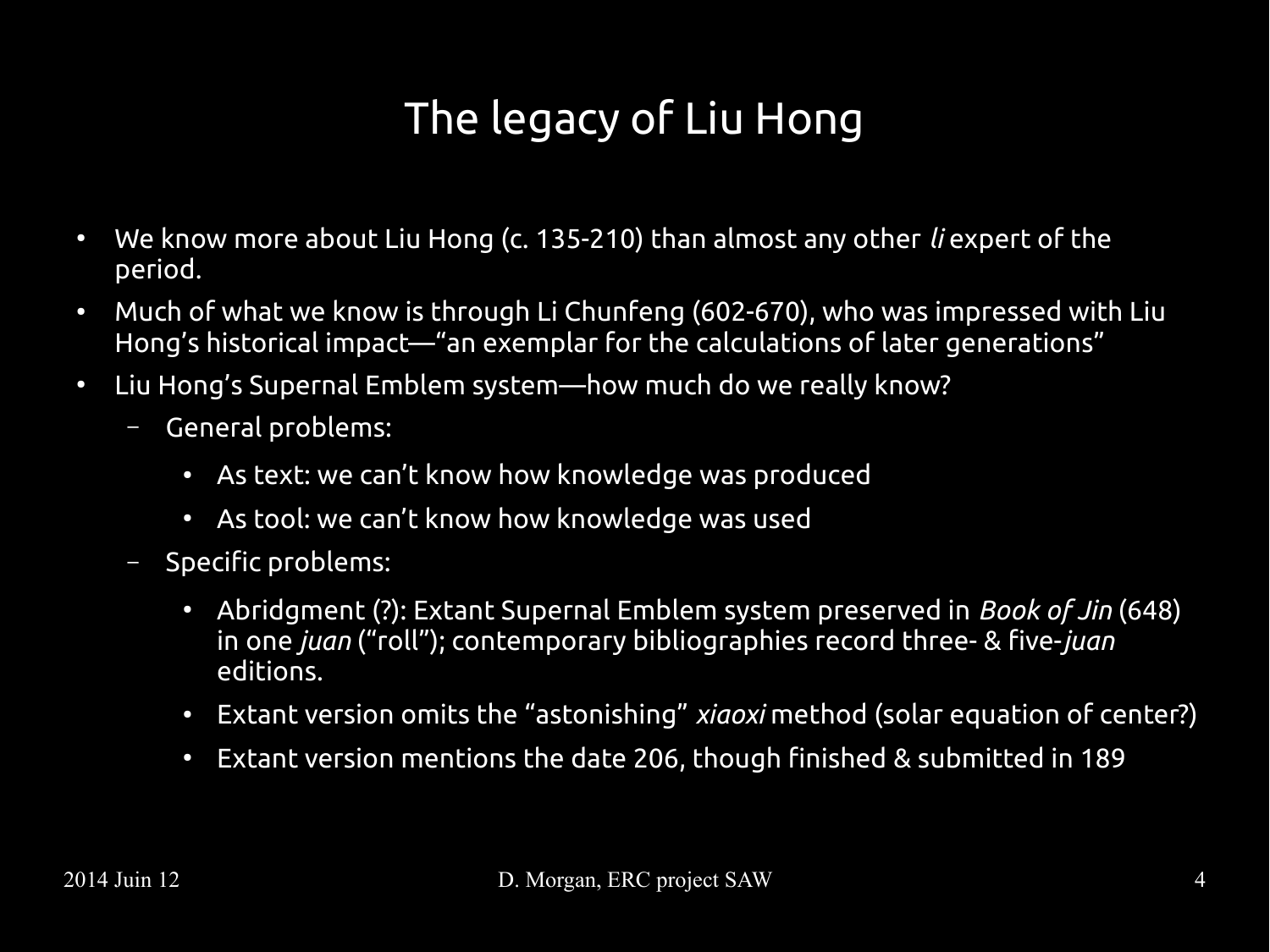### Framework of the present article

- **Assumption:** the production & circulation of technical knowledge in an ancient preprint culture would have been quite complex,
	- i.e. astronomical knowledge obviously had an oral component.
- **Problem:** our only testimony is the written word (and we don't have much of that!)
- **Goal:** mine the written word for clues about the unwritten
- **Methodology:** analyze manuscripts on *li* "astronomy," mathematics, and related fields *as artifacts of practice and circulation* and bring this analysis to bear on received accounts of practice.
- **Outline:**
	- Introduction
	- The paleography & codicology of technical MSS
	- The context of the 226 debacle
	- Conclusion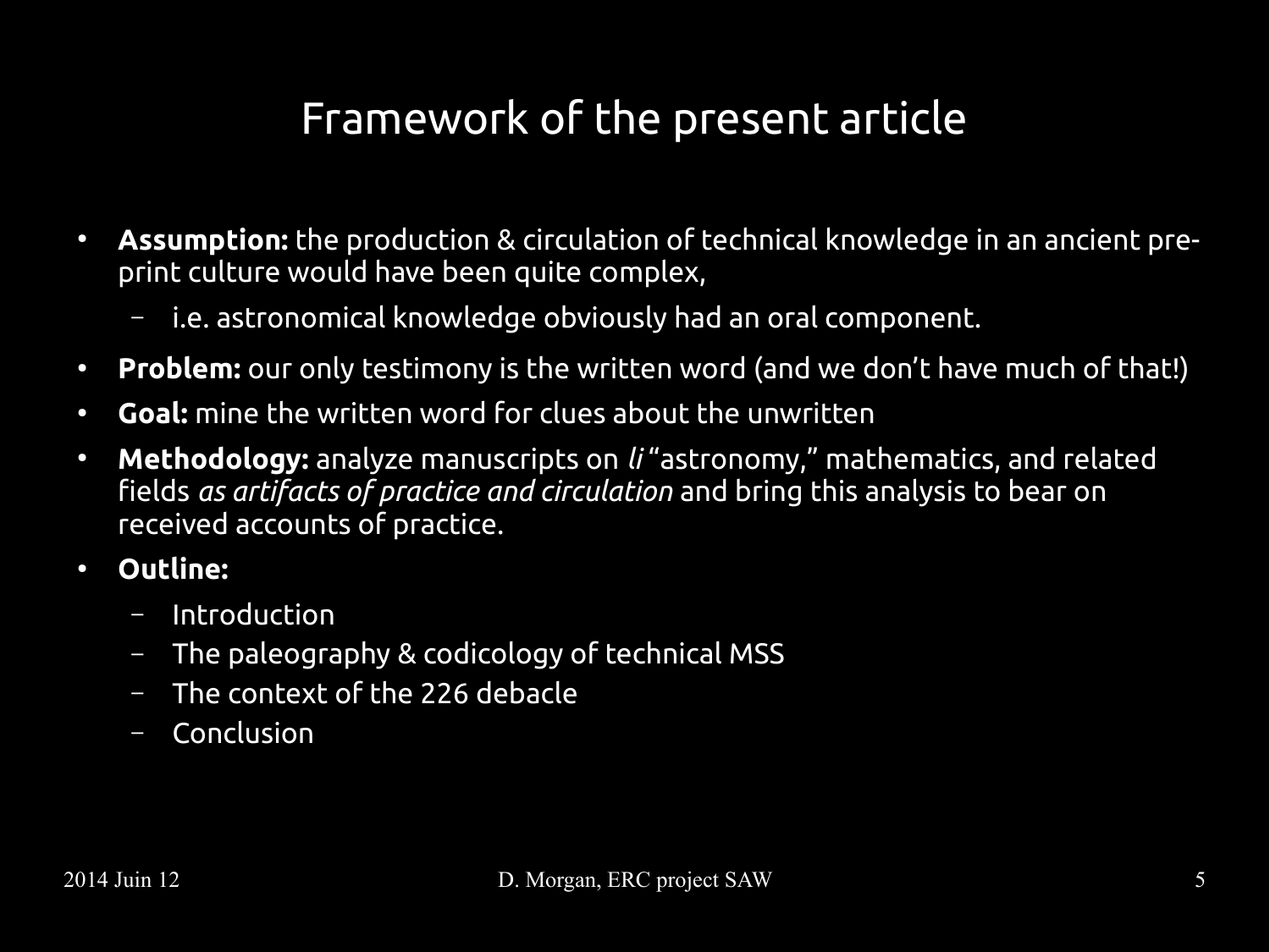# Technical knowledge & MS transmission (summary)

#### **Sources**

- *Li* "mathematical astronomy"
	- *Wuxing zhan* (Mawangdui tomb 3, 168 BC): planetary omens, models, & tables
	- $-$  Calendars (3<sup>rd</sup> cent. BC 6<sup>th</sup> cent. AD, tomb & administrative contexts)
- Mathematics
	- *Suan shu shu* (Zhangjiashan tomb 247, 186 BC): collected procedures & tables
- Hemerology (schematic calendar divination)
	- *Xingde* A, B, & C (Mawangdui tomb 3, 168 BC)
	- $-$  Daybooks (3<sup>rd</sup> 2<sup>nd</sup> cent. BC)

#### **Conclusions:**

- Once we leave the "exact sciences," the arbitrary, culturally-determined nature of knowledge systems makes it difficult to distinguish mistakes from innovations.
- Textual corruption is endemic.
- The quality of handwriting (literacy) does not guarantee the quality of the text (numeracy).
- The majority of mistakes are visual rather than computational.
- As collectors' items, tomb texts may speak only to *popular* technical cultures.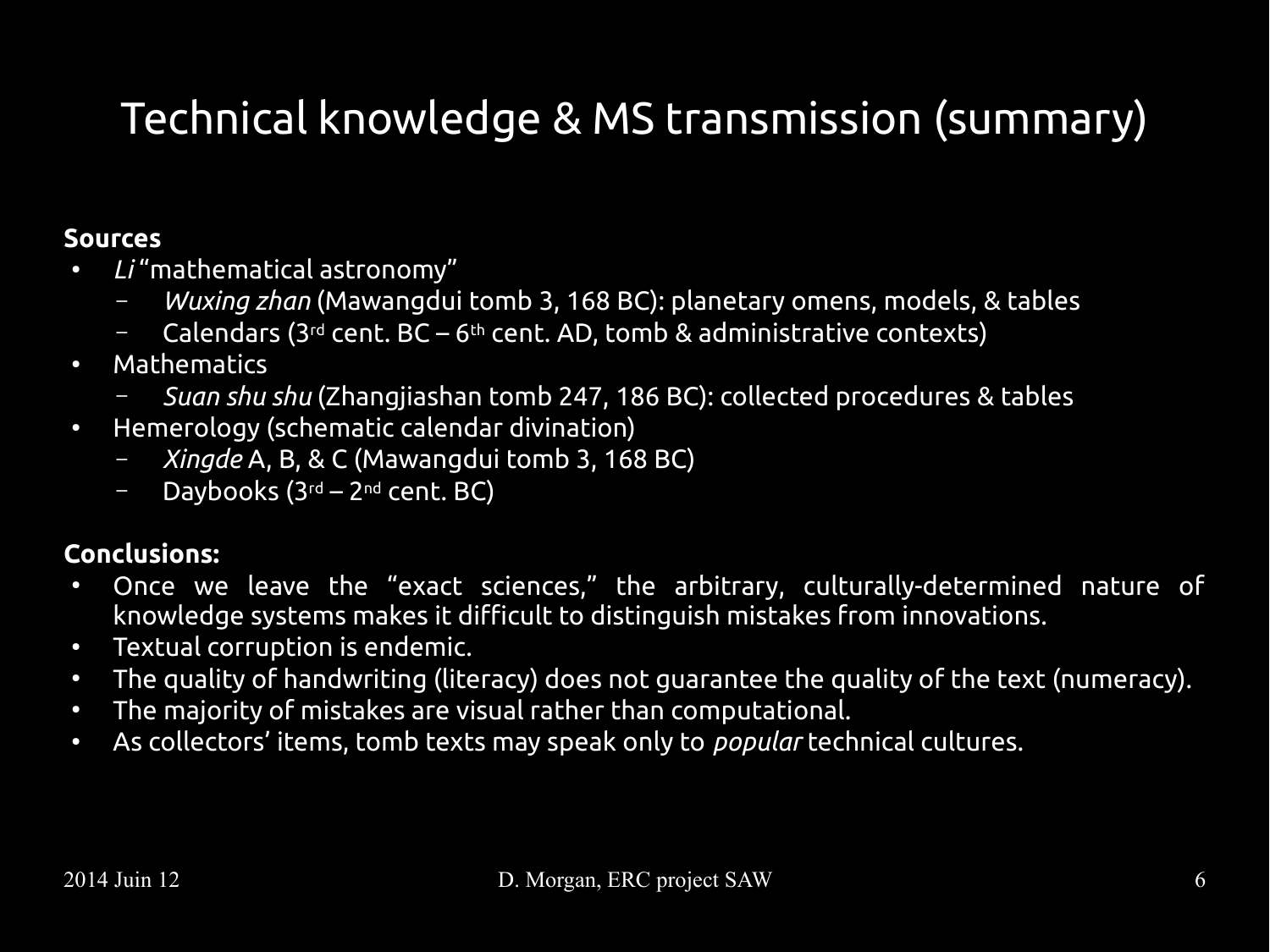### Towards an oral culture of textual astronomy

#### **The question of orality in early China**

- Inspired by developments in anthropology and classics
- Exploration limited to philosophy, literature, and the classics
- Problems:
	- Received literature provides almost no evidence
	- Manuscripts provide *positive* evidence only of "visuality" of textual reproduction

#### **On the oral culture of** *li* **"mathematical astronomy"**

- Never been done
- "Obviously preposterous" due to *li*'s heavy reliance on numbers, tables, & diagrams
- *Li* is the **indoor** and **textual** aspect of the astral sciences, vis-à-vis its observationalinterpretive counterpart *tianwen*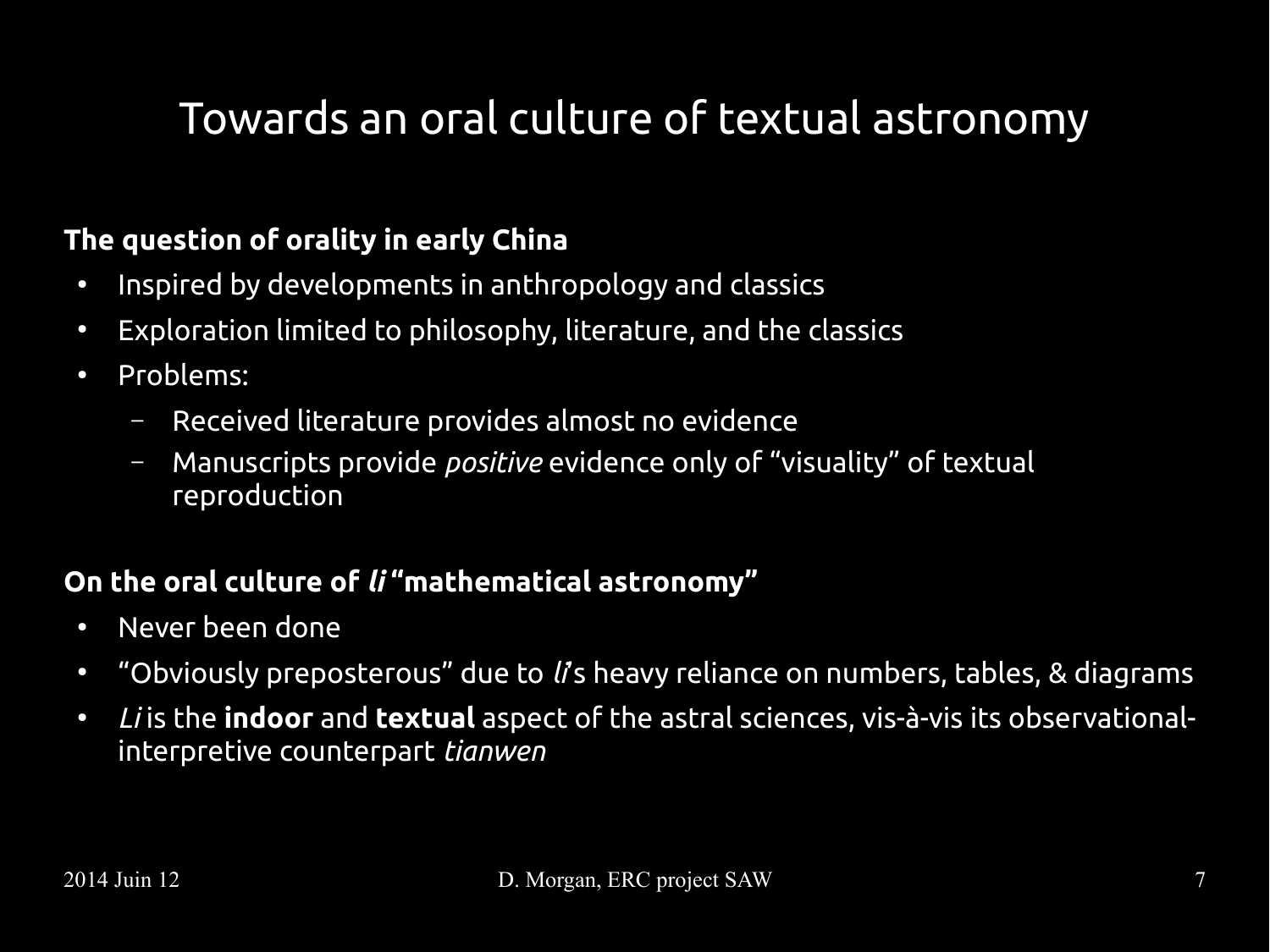## Towards an oral culture of textual astronomy

#### **The written word is unreliable**

- In a vacuum, the contradiction, corruption, and unstated assumptions of MS sources are extremely confusing
- Huang Yi-long: historians fabricate (ominous) celestial phenomena in their texts, and later experts are sardonically aware of this
- Experts like Han Yi risk staking their reputation on out-of-date editions
- Moral: texts are more hindrance than help *unless you already know what you're doing*.

Wang Fan (3rd cent) on cosmology:

Si l'un soumet (la théorie adoptée par Lu Ji) il l'épreuve des ombres du Soleil, on s'aperçoit que la valeur du rayon céleste est beaucoup trop grande. Or, du fait que celle théorie est très répandue et reproduite dans une multitude d'écrits, les lettrés moyens et ordinaires n'ont pas cherché à en vérifier (l'exactitude). Aussi n'ont-ils jamais osé s'opposer par la critique aux anciens procédés et se sont contentés de suivre ce qui leur était proposé (dans ces ouvrages) (*Kaiyuan zhanjing*, 1.15a–b; tr. Kalinowski 1990).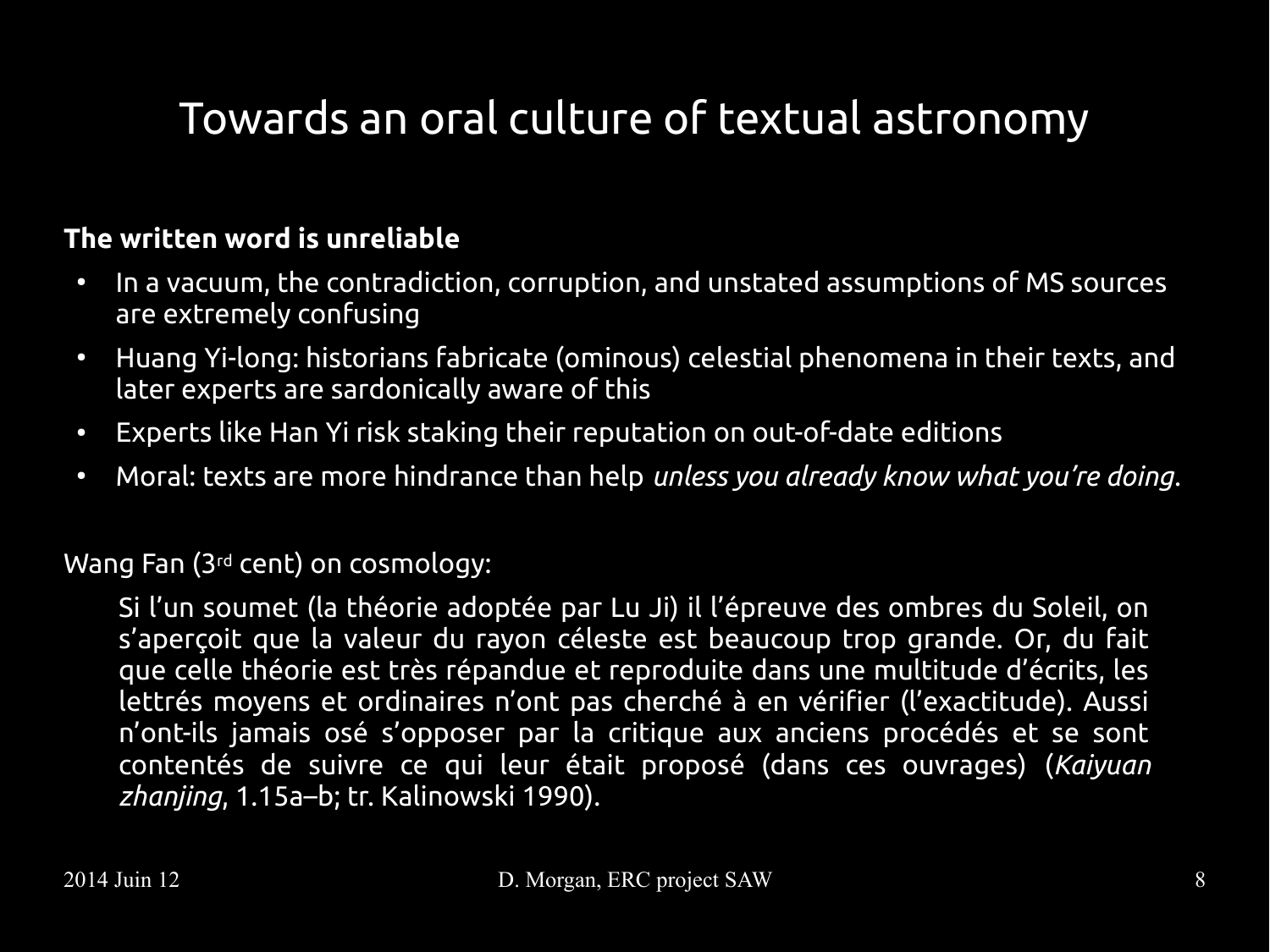### Towards an oral culture of textual astronomy

#### **How did experts learn mathematical astronomy?**

- Collected all mentions of transmission,  $3^{rd}$  cent BC  $3^{rd}$  cent AD
- Circumstances:
	- Family tradition (Sima Qian, Liu Xin, etc.)
	- School, i.e. imperial academy or private (Zhang Heng, Zheng Xuan, etc.)
	- Tutelage (Empress Dowager Sui, etc.)
	- Exchange between equals (Tian Zhongshu, etc.)
- "Receipt" (*shou*) of knowledge involves geographic proximity, probably the "lecture" (*jiang*) education model common for the classics.
- **Note:** unlike the classics, no one described as picking up mathematical astronomy through reading.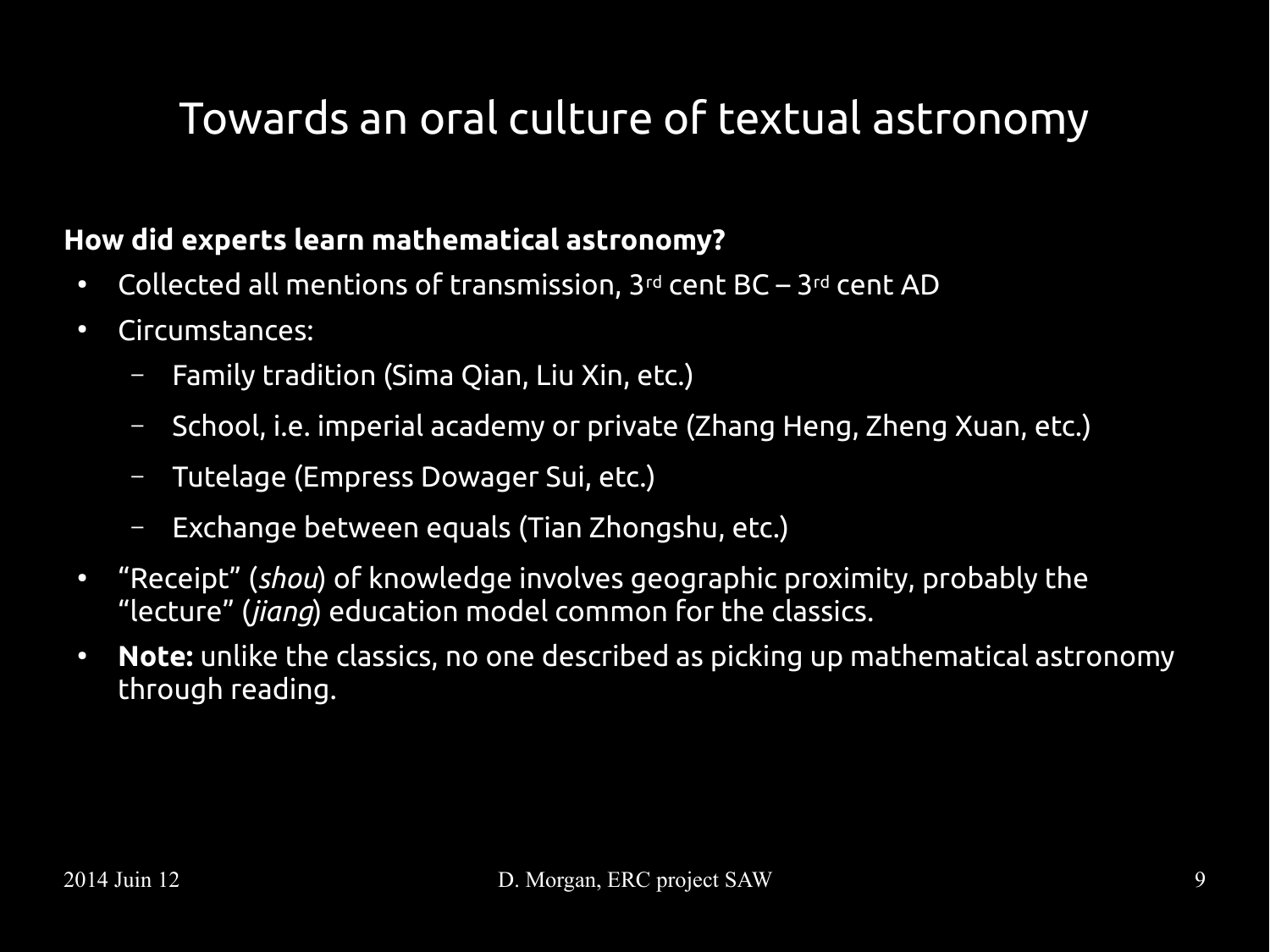### Back to the debacle

#### Yang Wei's *coup de grâce*:

Now, the fact that Han Yi bases himself on Liu Hong's techniques means that he knows to esteem his techniques and treasure his methods. And yet he dismisses his discourse, forsakes his techniques, abandons his words, and strays from his endeavor The inevitable result of this will be to make Hong's marvelous model cease to transmit to future ages. If he strays from it knowingly, then has intentionally forsaken his master; if he bases himself upon it unknowingly, then he has ignorantly arrived at a confused understanding (*Book of Jin*, 17.503).

#### Han Yi is probably not stupid:

- He identifies and compensates for a real problem with the Supernal Emblem system its value for the mean synodic month
- After extensive trials and oversight meetings, he's granted a conference
- Against *our* Supernal Emblem system, on the eclipses of 221-223, Han Yi loses 2 : 3 by a margin of only 10 minutes.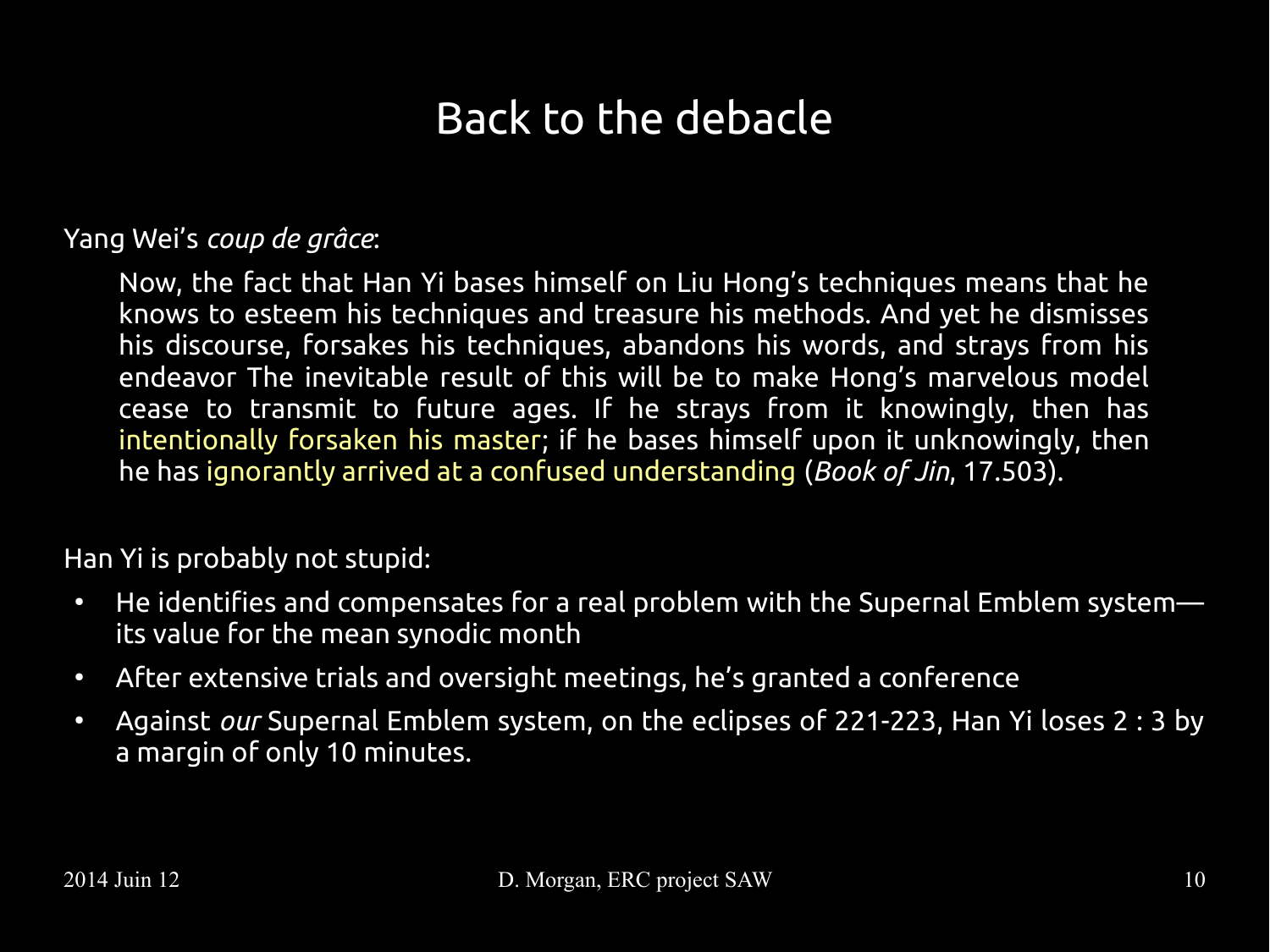What was Han Yi reading?

Xiandi (r. 189–220) Jian'an year 1 (196), Zheng Xuan received his method, and considering it to plumb all that is recondite and crown all that is subtle, he further added commentary and explanation to it (*Book of Jin*, 17.498).

The House of Liu were in [the state of] Shu (221–63), where they kept the Han Quarter-remainder system. Prefect of the Palace Writers for the State of Wu, Kan Ze (d. 243), received Liu Hong's Supernal Emblem method from Xu Yue of Donglai and added exegesis and commentary to it. Regular Palace Attendant Wang Fan considered [Liu] Hong's technique marvelous, and he used it to extrapolate the principles of Spherical Heaven [world-model cosmology] to formulate an instrument (armillary sphere) and discourse. Thus it was that the House of Sun used the Supernal Emblem system until the demise of Wu (*Book of Jin*, 17.503).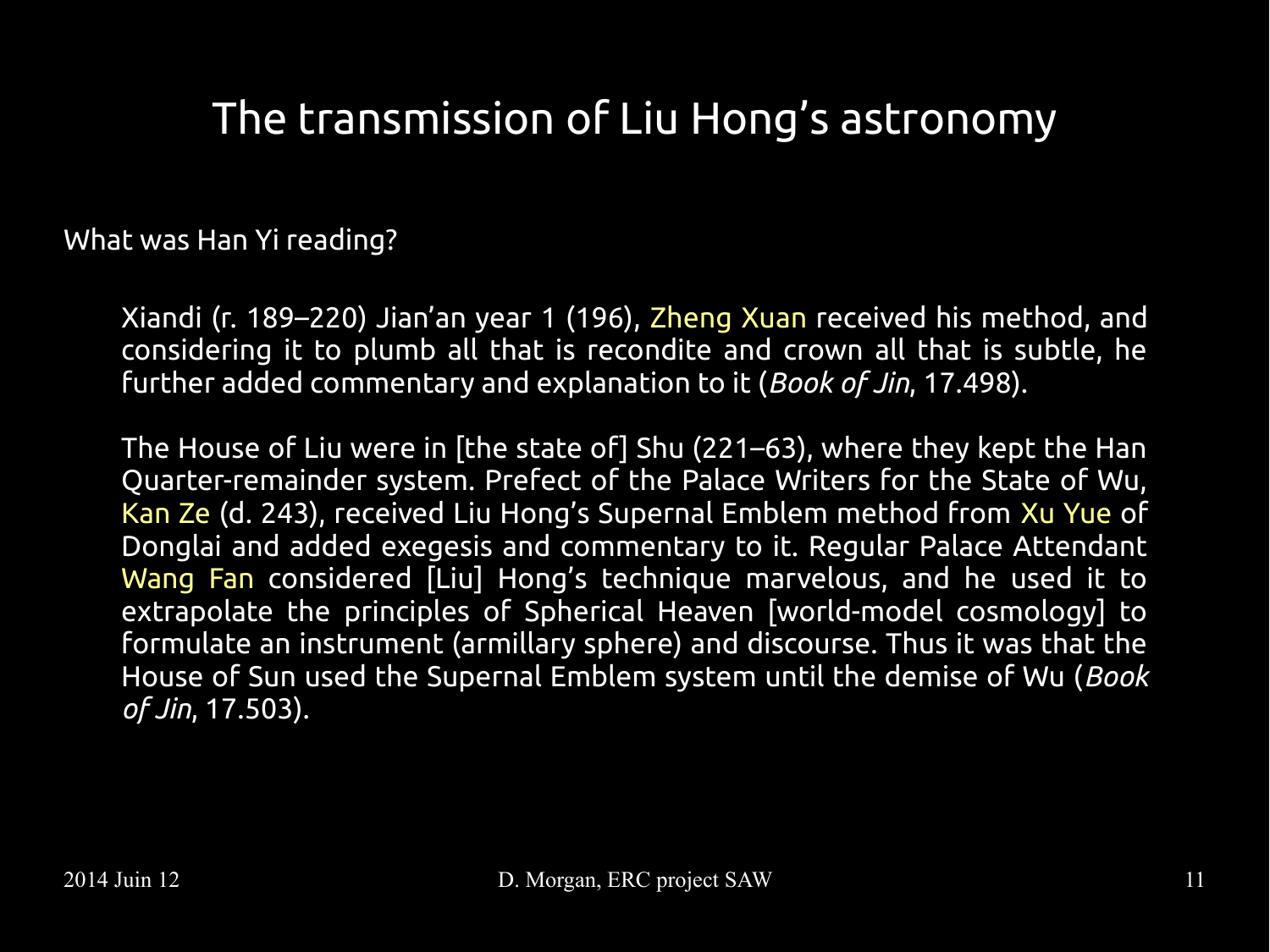

**Zheng Xuan (127-200), exegete** Makes sense:

- Zheng had life-long interest in math & astronomy
- Lived within 120 km of Liu in year of transmission
- Exchange between social equals (?)

Weird:

- Extant Supernal Emblem system dates >10 years *after* their exchange
- The Zheng edition soon disappears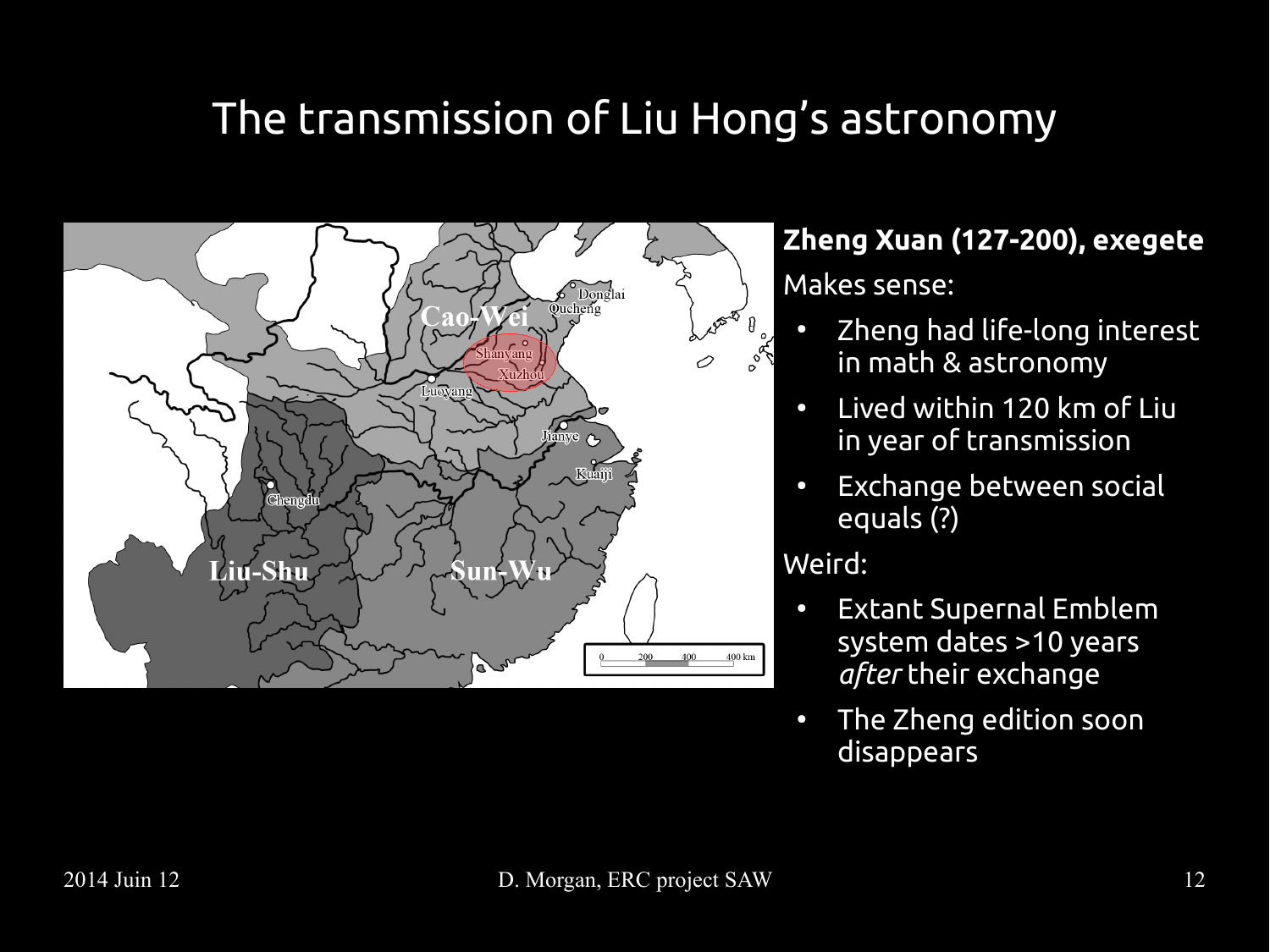

**Xu Yue (??), private citizen**

Makes sense:

• Hometown 70 km from Liu's fief

Weird: Taught Kan Ze in 230s

- Kan Ze only active in Sun-Wu capital region
- Sun-Wu adopted the Supernal Emblem system in 222.
- Transmission across tense state lines
- Liu Hong finished his work in 180 in Kan Ze's hometown.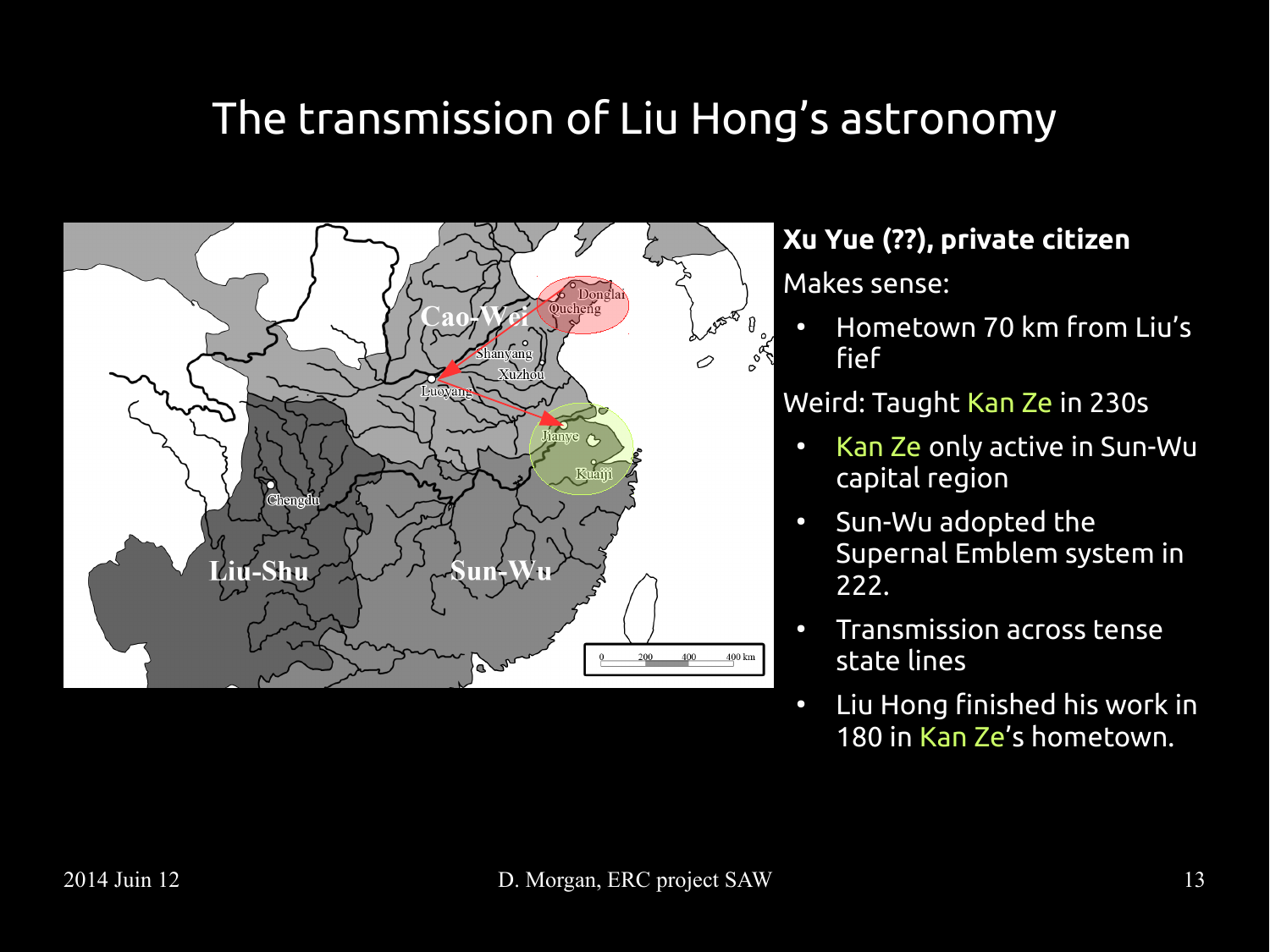

#### **Wang Fan (3rd cent), ast. expert**

- Expert
	- Received Supernal Emblem System from Kan Ze in Sun-Wu.
- Emissary to Liu-Shu between 258-264

**Conclusion:** Liu-Shu maintained the Quarter-remainder system (86) out of tradition *not* ignorance.